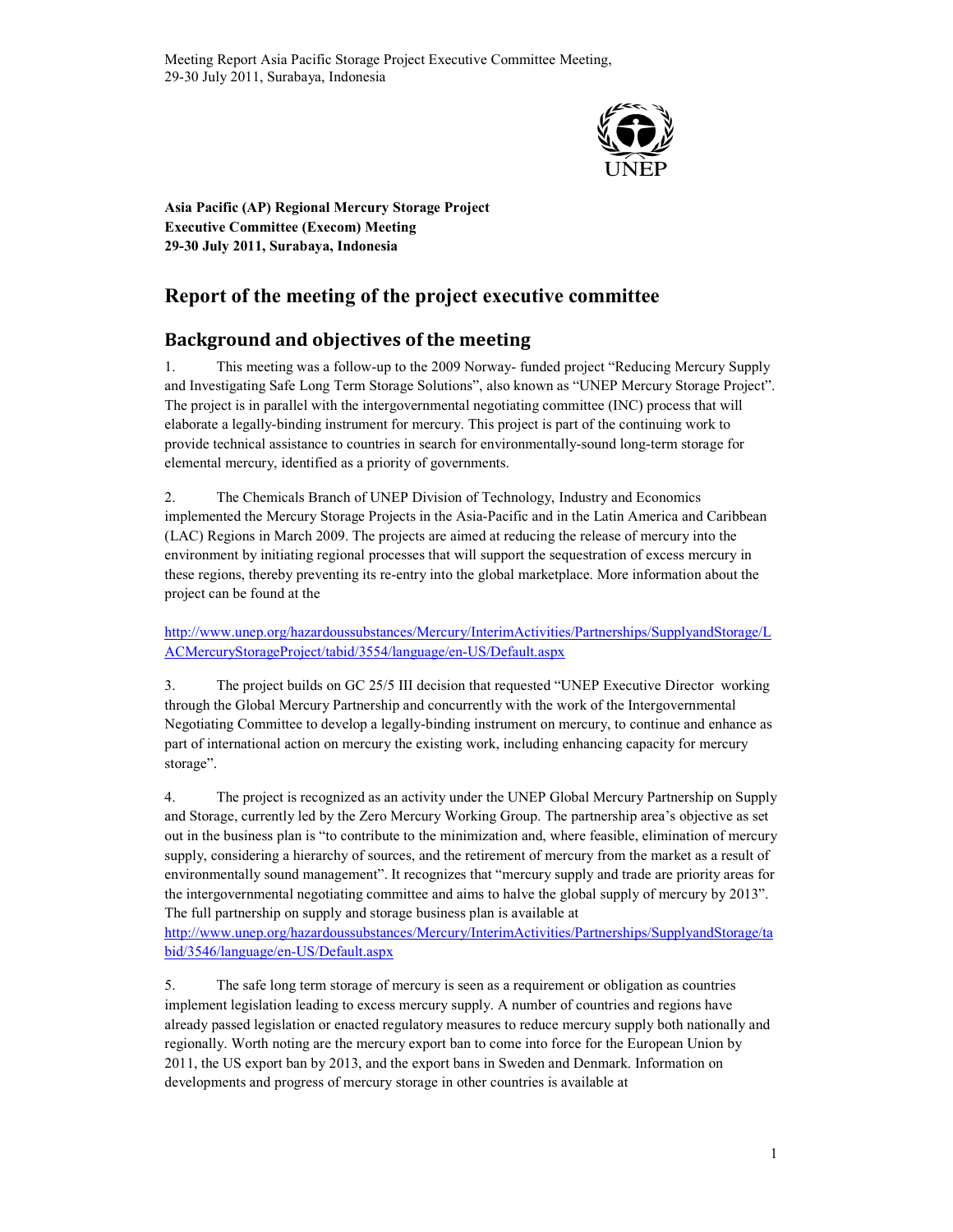http://www.unep.org/hazardoussubstances/Mercury/PrioritiesforAction/SupplyandStor age/Reports/tabid/4508/language/en-US/Default.aspx

6. Upon request of the project Execom and some partners of the Global Mercury Partnership on Supply and Storage, UNEP commissioned the GRS, a German non profit research group based in Germany to improve the options analysis study for the environmentally sound storage of surplus mercury and provide recommendations to the countries in the region. The final report is available at http://www.unep.org/hazardoussubstances/Portals/9/Mercury/Documents/supplystorage/Analysis%20of %20options%20for%20the%20environmentally%20sound\_EDITED%20CLEAN\_May2011.pdf

7. The objectives of the AP Execom meeting was to inform governments and stakeholders in the AP region about the options for managing surplus mercury in order to help form a basis for a decision on a safe mercury storage and to identify possible next steps in addressing the need to manage surplus mercury in the AP region

## Opening of the meeting and Election of chair

8. The meeting was opened by Mr. Per M. Bakken, Head of UNEP DTIE Chemicals Branch. He stressed that storage of mercury is a priority topic that needs immediate attention due to the expected excessive mercury surplus. The Execom elected Mr. Richard Guiterrez, (BanToxics/ Zero Mercury) as Chair and Indonesia as rapporteur.

## Presentations and discussions on storage of mercury and mercury waste

9. Ms. Desiree Montecillo Narvaez (UNEP Chemicals) provided a brief walk through of the AP mercury storage project, summarizing the major findings of the AIT, areas for improvement and the findings of the revised study. The objective of the mercury storage project is to prevent re-entry of mercury to the global market and instead find environmentally sound storage solutions it. She referred to INC-2 in Chiba (Japan) in January 2011 where delegates affirmed the importance of the storage issue and its inherent relation to supply and demand. They also said interim storage projects should be undertaken in the short term.

10. After the opening of the meeting, UNEP consultant Sven Hagemann (GRS) gave an introduction to the glossary of terms on mercury storage and disposal that has been developed under the Mercury Supply/Storage partnership. The  $7<sup>th</sup>$  version is currently under consideration by the Basel Small Intersessional Working Group (SIWG) that is preparing the Basel Technical Guidelines on mercury waste. It describes and explains terms as they currently used as well as the underlying concepts based on current practices.

11. That followed a presentation by Sven Hagemann (GRS) on major sources of mercury supply and major demand/uses in the AP region and the potential excess supply; mercury trade flow (exports and imports) of commodity mercury and mercury containing waste. A regional mercury surplus is expected only after 2020, but national surpluses may already exist in some countries or may occur soon. The presentation included newly extracted export and import data from the UM Comtrade database for the year 2009. In the discussion it became clear that some gaps and inconsistencies in the database may be related to significant illegal trade, e.g. in cases where a country has notified an export of mercury to another country, but for that country no import has been notified. One participant informed that such illegal imports are taking place in his country. The imported mercury is presumably used for artisanal and small scale gold mining.

12. In his presentation Mr. Zaigham Abbas (Pakistan) informed about the current status of mercury in Pakistan with emphasis on the mercury inventory project, the mercury waste project and the guidance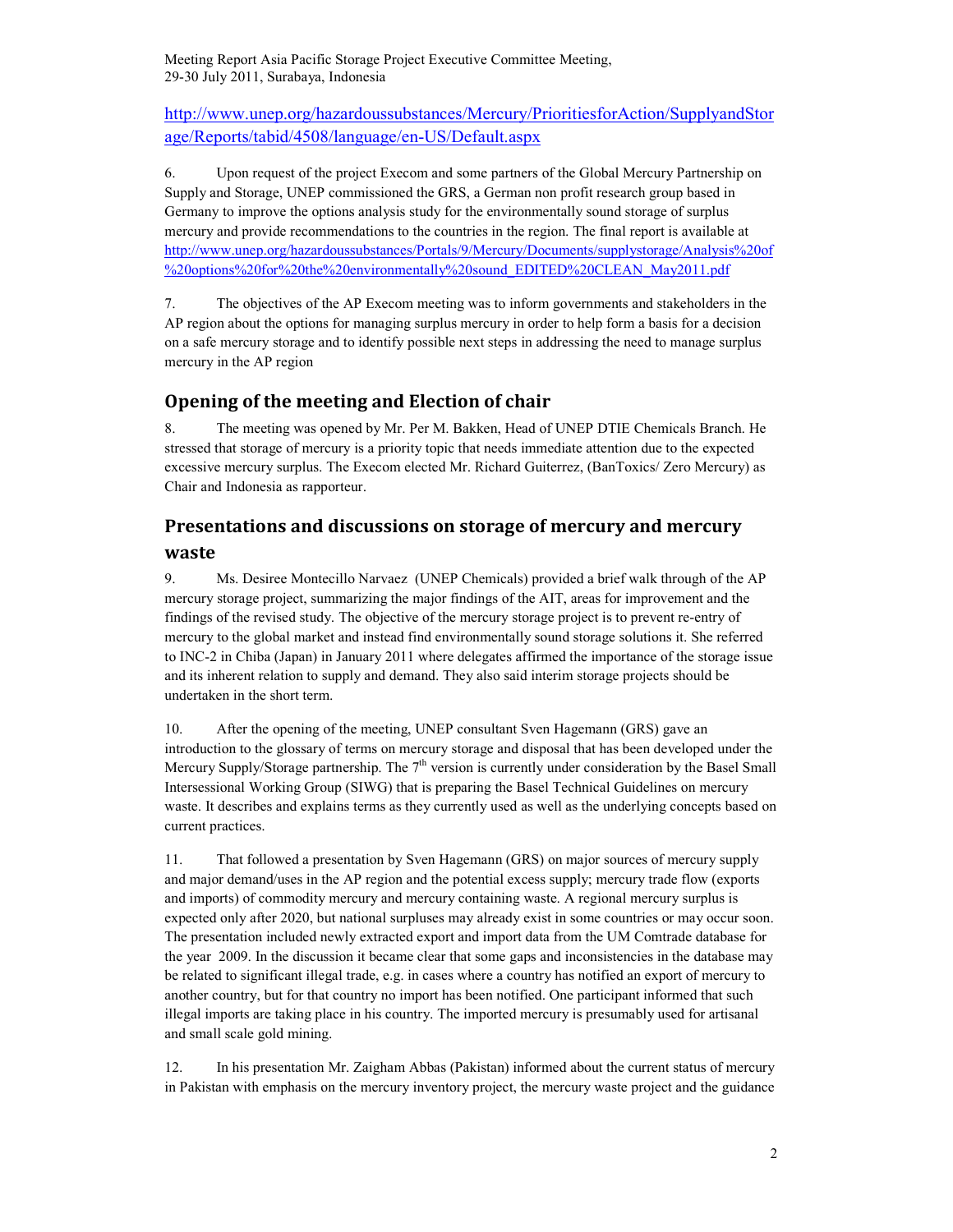on best industrial practice in chlor-alkali sector. He said that is planned to phase-out mercury use in Pakistan, but that further capacity building and awareness raising is necessary.

13. Another country example was given by Ms. Elvira P. Pausing (Philippines) who reported about approaches to the challenges on the management of mercury and mercury wastes in the Philippines. She highlighted regulatory measures such as phase out of mercury in the health care sector, actions taken in the Philippines and immediate concerns such as minimizing mercury releases and final disposal of mercury and mercury containing lamps.

14. Mr. Hagemann introduced the participants to concepts for the environmentally sound management of surplus mercury. His presentation covered major sources and types of mercury waste and the principal approaches to dispose them. According to his classification there are two levels of mercury removal: removal from the market and removal from the biosphere. Possible elements of environmentally sound management of surplus mercury could be a) Effective collection to remove mercury from the market; b) early stabilization for avoid transport and storage of elemental mercury and c) safe disposal to isolate mercury from the biosphere.

15. A presentation followed on the stabilization technologies for elemental mercury (Mr. Hagemann). Principal approaches for stabilization and technologies that are available or those undergoing development were presented. At least one commercial technology is available at full industrial scale; the product is a solid that may be transported and stored in drums or plastic bags. Prices for stabilization start at 2.800 USD per ton. Approaches by other companies may soon follow.

16. Detailed information on the concept of above ground storage of elemental mercury in warehouses was given by Mr. Hagemann. He gave a description of the concept, feasibility and applicability including a description of the legal, technical, environmental hazards as well as economic, political, social and cultural considerations; information was also given on environmental hazards in the region and these may affect the selection of suitable sites. Regarding suitable sites he said that it is not necessary to restrict the search on dry, cold areas, since warehouse and container could provide sufficient resistance against climatic conditions; but to avoid unnecessary traffic, warehouse should be located near the main producers (industry, recycling plant) or at a place easily accessible for transport (e.g. near a harbour). In the discussion one participant stressed the need to respect buffer zones to protect sensible areas. Another speaker said that storage facilities in areas of artisanal and small scale gold mines could be much smaller.

17. Then, the concept of permanent storage of hazardous wastes in underground mines was discussed by Mr. Hagemann. His presentation covered feasibility and applicability including a description of the legal, technical, environmental hazards as well as economic, political, social and cultural considerations; Mr. Hagemann briefly introduced the issue of host rocks and which geological requirements a specific site must have in order to become a candidate site for further investigation. According to his explanations many rock types may be suitable for hosting an underground disposal facility depending on the overall geological situation. For example, it may be possible to utilize existing zinc or lead sulphide mines for the disposal of mercury sulphide.

18. Mr. Hagemann evaluated the possibilities and limitations of exporting mercury and mercury waste. He stressed that export of waste is restricted by the Basel Convention and many national legislations. However it may be an intermediary option until disposal facilities become available in the Asia Pacific region itself.

19. Mr. Sunichi Honda (Japan) informed the participants on how mercury added products and end of life product are managed in Japan. Japan has elaborated a set of regulations that addresses the mercury content, mercury emissions and mercury waste management in many sectors. A number of specialized waste management companies exist in Japan, one being the former operator of Japan's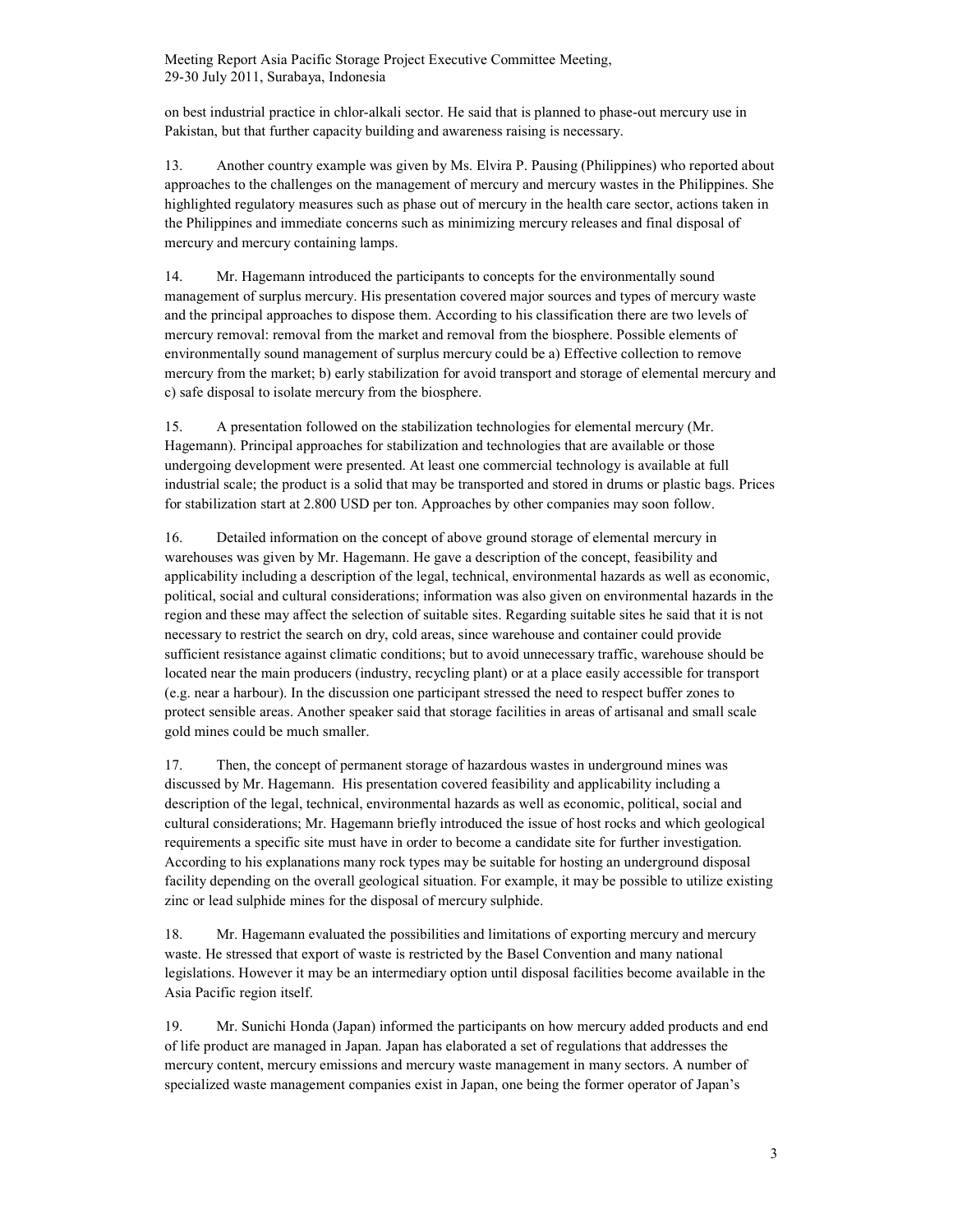largest mercury mine. Mercury demand is now as low as  $12 t$  year with lamps, manometers and batteries being the most important remaining uses.

20. The presentation was followed by an overview by Mr. Hagemann on the management options for mercury containing waste (end of life products and stabilized mercury). He said mercury has first to be extracted from the waste. It may then be either re-used or stabilized and disposed. Disposal of non treated waste is not recommended. For the disposal of stabilized mercury permanent storage in underground mines and possibly specially engineered landfills are available.

21. Starting with the second day, Mr. Hagemann informed about temporary storage of elemental mercury, mercury waste and mercury added products, but later on concentrated on storage of waste by the owner or last user before collection. Two important examples are the preliminary storage of industrial waste on the site of its production (e.g. oil and gas industry) and the storage of mercury added products that became waste in hospitals. Centralized facilities are used to store waste pending other disposal operations. Such facilities may hold waste for a longer time and under more suitable conditions than at industrial sites or hospitals.

22. After this overview, Mr. Syaiful (Indonesia) reported about temporary storage of mercury waste in Indonesia. Such storage takes places in accordance with legislation on storage of hazardous waste and may be done only after licensing. Part of the mercury waste in Indonesia is exported (mainly from the oil and gas industry) but for mercury waste from other sources no dedicated disposal options exist. He stressed that more guidance on temporary storage is needed.

23. Mr. Honda presented the Draft Technical Guidelines for the Environmentally Sound Management of Wastes Consisting of Elemental Mercury and Wastes Containing or Contaminating with Mercury. The 6<sup>th</sup> version is now available and a final  $7<sup>th</sup>$  is expected for discussion at the Conference of the parties of the Basel Convention. In response to questions by other participants Mr. Honda said that mercury waste (e.g. in the industry or hospitals) should be collected and stored separately in order to avoid mixing.

24. Following this presentation, BanToxics/BaliFokus gave an overview about a project on mercury waste management and storage in Indonesia and the Philippines. It aims at developing a national mercury storage plan for the Philippines and achieving a similar process in Indonesia building on the experience in the Philippines. Activities are targeted at the sub-national level, where the preparation of subnational inventories and consultations are planned. A strong cooperation shall be established with local government units. The project has just begun and financed by the US Department of State.

25. An introduction to site selection processes and feasibility studies was given by Mr. Hagemann. He highlighted the role of the site selection process within a national mercury strategy, general criteria to assess the suitability of a site as well as social factors that may influence the site selection. Before a full feasibility study for any type of storage or disposal facility can be done a site selection process has to be performed.

26. In his final presentation Mr. Hageman summarized the major findings of the Asia options study. 5,500-7,500 t of surplus mercury are expected between 2027and 2050 in the region but national surpluses may occur sooner. At least one commercial stabilization technology for elemental mercury is available at industrial scale. Two concepts for long-term management of surplus mercury are applicable for the Asian region: warehouse storage of elemental mercury and permanent storage of stabilized mercury in underground mines. Costs are expected to be around 3,000 – 5,000 USD/t. As both options need some time for implementation, the establishment of temporary storage facilities would be priority, while preparing for one or more long-term approaches. For the environmentally sound management of mercury waste he suggested a three-step strategy of effective collection, early stabilization and safe disposal.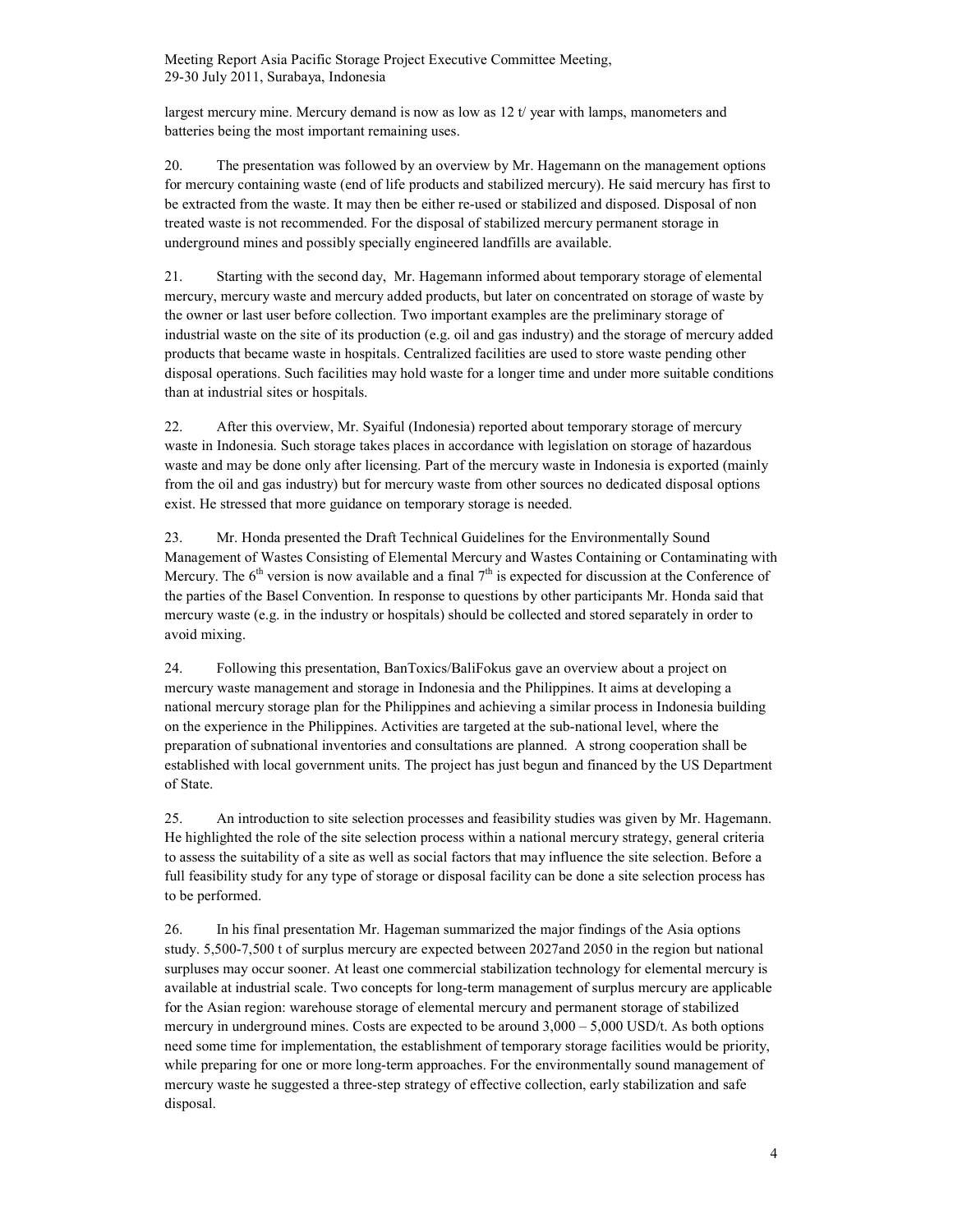27. In the following discussion members of the Execom and other participants discussed the most urgent needs related to surplus mercury and mercury wastes in their countries and the obstacles to implement an effective management program. A table was prepared that highlighted urgent national needs and possible solutions. Areas that should be addressed included the chlor alkali sector, hospital waste, mercury in products, national waste management plans. As possible solutions awareness raising, better coordination between producers and policy-makers and the availability of training and guidance material was mentioned. The following regional activities were identified that may support national efforts:

- Information exchange (about national Hg management programs)

- Capacity building (learn from each other)/ sector specific exchange of information and experience

- On the basis of national projects establish national temporary storage facilities, regional program to find regional management solutions

- Inventory of legislative frameworks

- Forward information from this meeting to other countries in the region

### Next steps

28. Members of the Execom are asked to review the country table with needs and possible solutions by 19 August 2011.

#### ANNEX:

### NATIONAL AND REGIONAL (ASIA PACIFIC) COOPERATION ON MERCURY STORAGE AND DISPOSAL

| Country          | <b>Priority national needs</b>                                                                                                                                                                                                                                                                             | <b>Possible solutions</b>                                                                                                                                                                                                                                                                                                                                                                |
|------------------|------------------------------------------------------------------------------------------------------------------------------------------------------------------------------------------------------------------------------------------------------------------------------------------------------------|------------------------------------------------------------------------------------------------------------------------------------------------------------------------------------------------------------------------------------------------------------------------------------------------------------------------------------------------------------------------------------------|
| Pakistan         | i. Chlor-Alkali<br>ii. Hospital/health sector waste<br>iii. Lightening products                                                                                                                                                                                                                            | Awareness raising about the<br>health impacts of<br>mercury(newspapers,<br>electronic media)<br>Coordination between<br>$\bullet$<br>producers and policy-<br>makers (through regulatory<br>means)                                                                                                                                                                                       |
| China            | i) Data collection<br>ii) Separation and collection<br>system for Hg waste (including take back<br>system)<br>iii) Identify and prevent secondary<br>pollution<br>iv) Efficient implementation of policies<br>v) Capacity building                                                                         | Awareness raising (also in<br>$\bullet$<br>the facilities/companies)<br>Mandatory reporting<br>٠<br>Multilateral information<br>$\bullet$<br>exchange (sectoral level)<br>Guidance and training for<br>$\bullet$<br>pollution control officers for<br>certain sectors<br>Institutional capacity<br>$\bullet$<br>building for local<br>governments (using easy to<br>understand material) |
| <b>Indonesia</b> | i) Data collection using the toolkit<br>ii) Guidance on temporary storage<br>iii) Guidance on waste management<br>(collection to disposal) in health sector<br>iv) Guidance for phase-out of Hg devices<br>v) Guidance on management of used lamps<br>vi) Capacity building ASGM (mercury<br>substitution) | Assistance for data<br>$\bullet$<br>collection<br>Training on the ESM of<br>$\bullet$<br>mercury waste and<br>substitution of mercury<br>added products<br>Capacity building on<br><b>ASGM</b>                                                                                                                                                                                           |